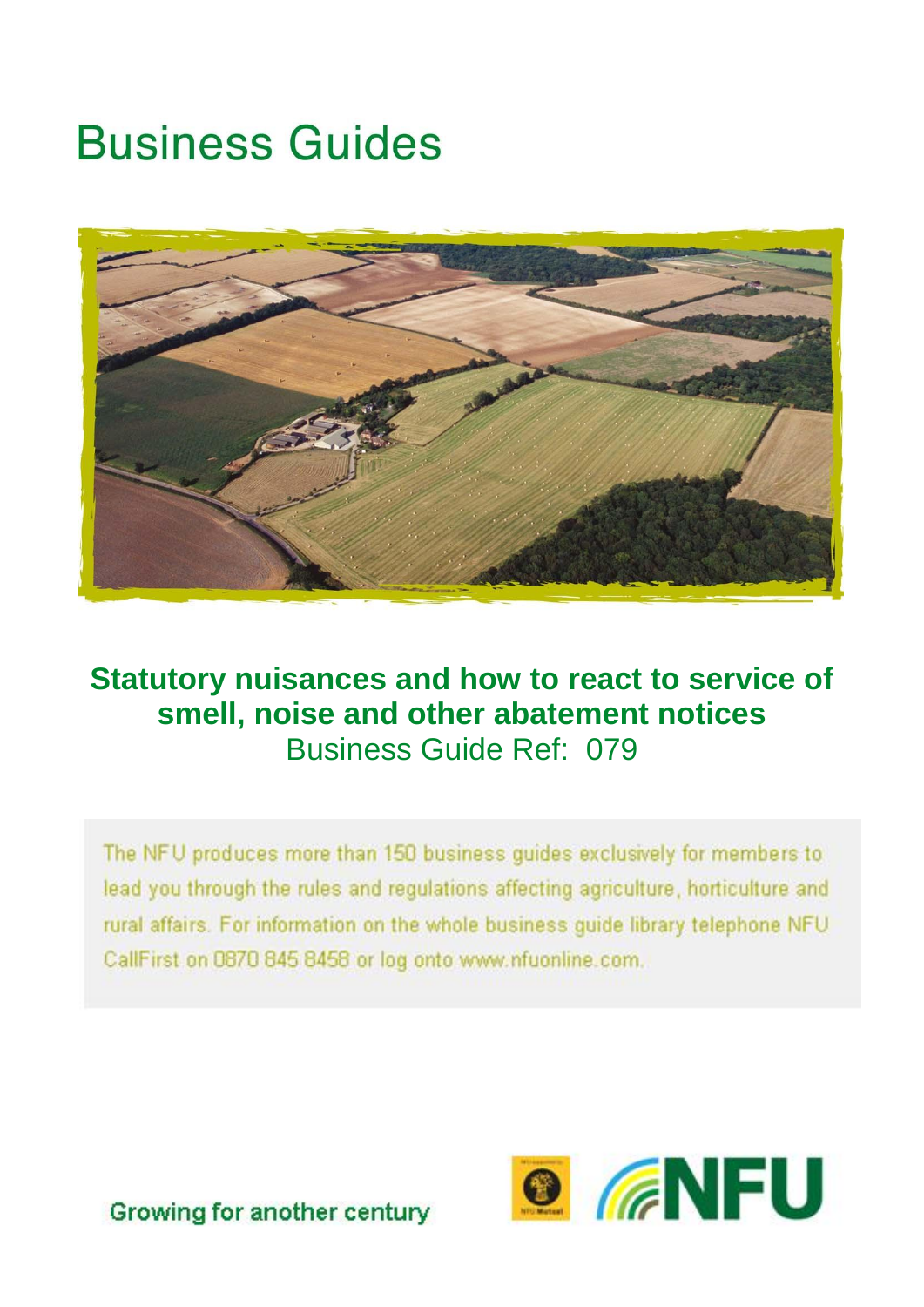## **Statutory nuisances and how to react to service of smell, noise and other abatement notices**

#### **INTRODUCTION**

A range of farm activities can occasionally produce noise, smell or other air pollution of sufficient intensity to be regarded as a "Statutory Nuisance" by a local authority. In such cases, where a local authority is satisfied that a statutory nuisance is likely to occur or recur in the future, the local authority may issue an Abatement Notice. Non-compliance with such a notice can result in the local authority initiating criminal proceedings.

This NFU Business Guide provides general information and guidance for NFU members on steps to take if served with an Abatement Notice. NFU members can also obtain free initial legal and professional advice from NFU Call First on 0870 8458458. This document cannot take account of the specific facts of any particular situation, so it is important to take advice relating to your own circumstances from a solicitor in private practice if a formal notice has been served. NFU Call First can refer you to the NFU panel firm of solicitors for your area if you would like them to do so.

#### **THE LAW: THE ENVIRONMENTAL PROTECTION ACT 1990 PART III**

Section 79(1) of the Environmental Protection Act 1990 (the EPA 1990) the following matters are capable of being a statutory nuisance if they are either prejudicial to health (i.e. injurious or likely to cause injury) or a nuisance (i.e. they interfere with the personal comfort or enjoyment of other local residents):

- The physical state of premises;
- Smoke emissions;
- Fumes or gas emissions;
- Any dust, steam, smell or other effluvia arising on industrial, trade or business premises;
- Any accumulation or deposit (e.g. a dung heap, rubbish);
- Any animal (including the manner in which it is kept);
- Insects emanating from relevant industrial, trade or business premises (which for this purpose does not include land used for arable, meadow, pasture, market gardens, nurseries or woodland);
- Artificial light emitted from premises;
- Noise (including noise caused by a vehicle, machinery or equipment in a street); and
- Any other matter declared by any Act or Statutory Instrument or regulation to be a statutory nuisance (i.e. a catch-all phrase for future additions).

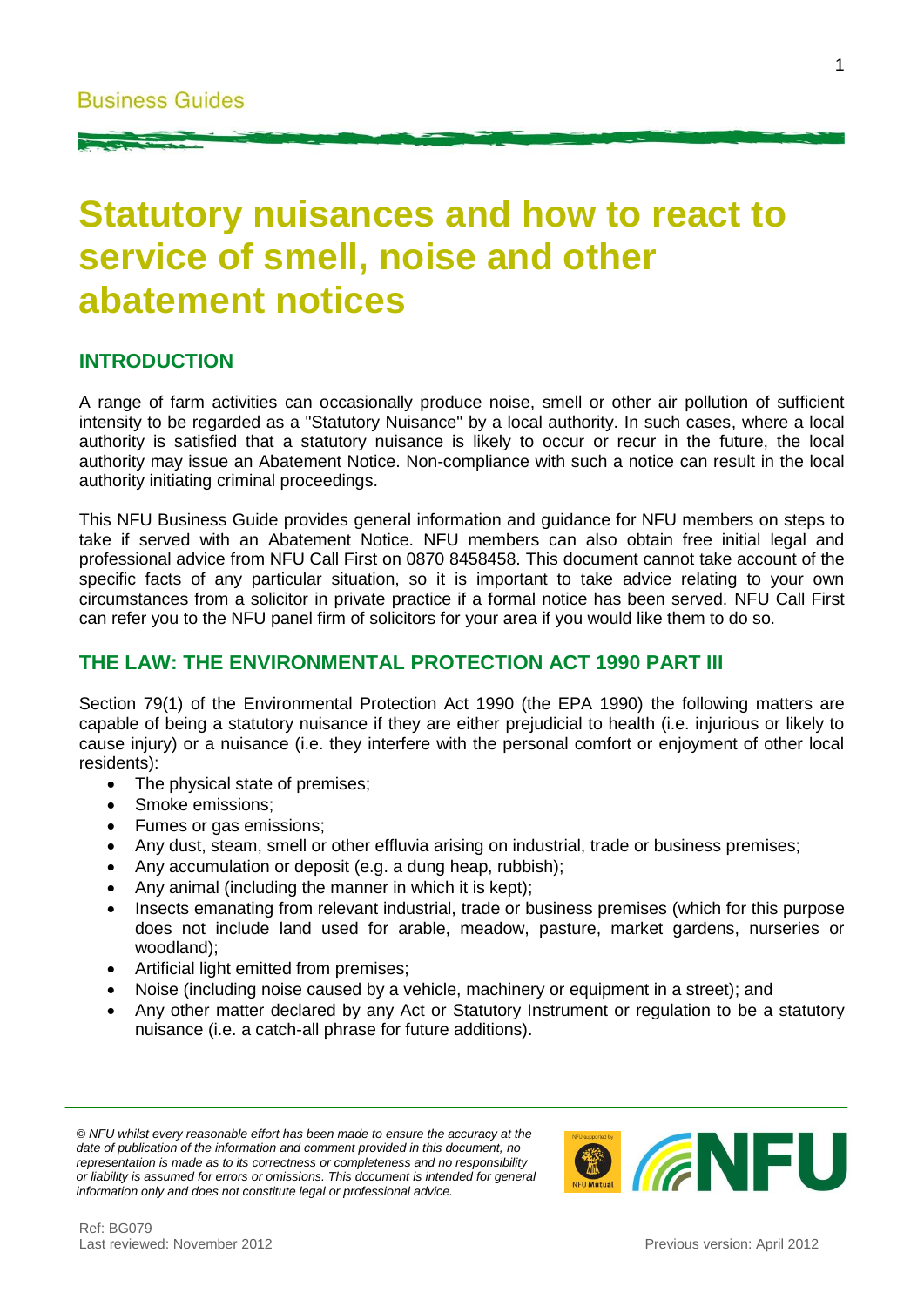#### **ROLE OF THE LOCAL AUTHORITY**

#### **Monitoring**

Every local authority has a duty to:

- inspect its area from time to time to detect statutory nuisances, and
- take reasonable steps to investigate complaints of nuisance made by any person living in its area.

For the purpose of carrying out the above duty a local authority may authorise a person (or persons) to enter a premises at any reasonable time. Wilful obstruction of such authorised persons is a criminal offence.

#### **Visits by the EHO**

In general, where there is a possible problem, the local authority's Environmental Health Officer (EHO) will visit the premises (sometimes on many occasions) to discuss the situation with the occupier and agree, if necessary, a schedule of works designed to eliminate the problem, before resorting to legal proceedings. This is especially true in the case of smell problems where it can be difficult to gather evidence for proceedings.

The EHO will decide whether there is a statutory nuisance and if there is, whether it is likely to recur. A one-off incident is unlikely to result in any action being taken.

#### **Abatement Notices**

If a statutory nuisance is found to exist, or if one is likely to occur or recur, a local authority has a legal duty to serve an Abatement Notice requiring:

- abatement of the nuisance, or
- prohibition or restriction of its occurrence or recurrence, and/or
- the taking of steps and carrying out of works for these purposes.

The Abatement Notice will specify a time limit (or limits) for compliance with its requirements.

In some cases a local authority will issue a draft notice. In such circumstances, recipients are sometimes able to negotiate some alterations to the terms of the Notice with the local authority. If the terms are agreed it can be difficult to appeal against the Notice at a later date; for that reason, it is worth taking independent advice before entering into such negotiations, and giving careful consideration to the implications the terms may pose for the business. NFU Regional Offices can assist members with the selection of suitable experts to instruct in relation to this; contact details can be found on the NFU website, at http://www.nfuonline.com/regions/.

#### **Service of Notice**

If the local authority serves an Abatement Notice, it is normally served on the person responsible for the nuisance, except:

 where the nuisance arises from a defect of a structural nature, when it is served on the owner of the premises; or

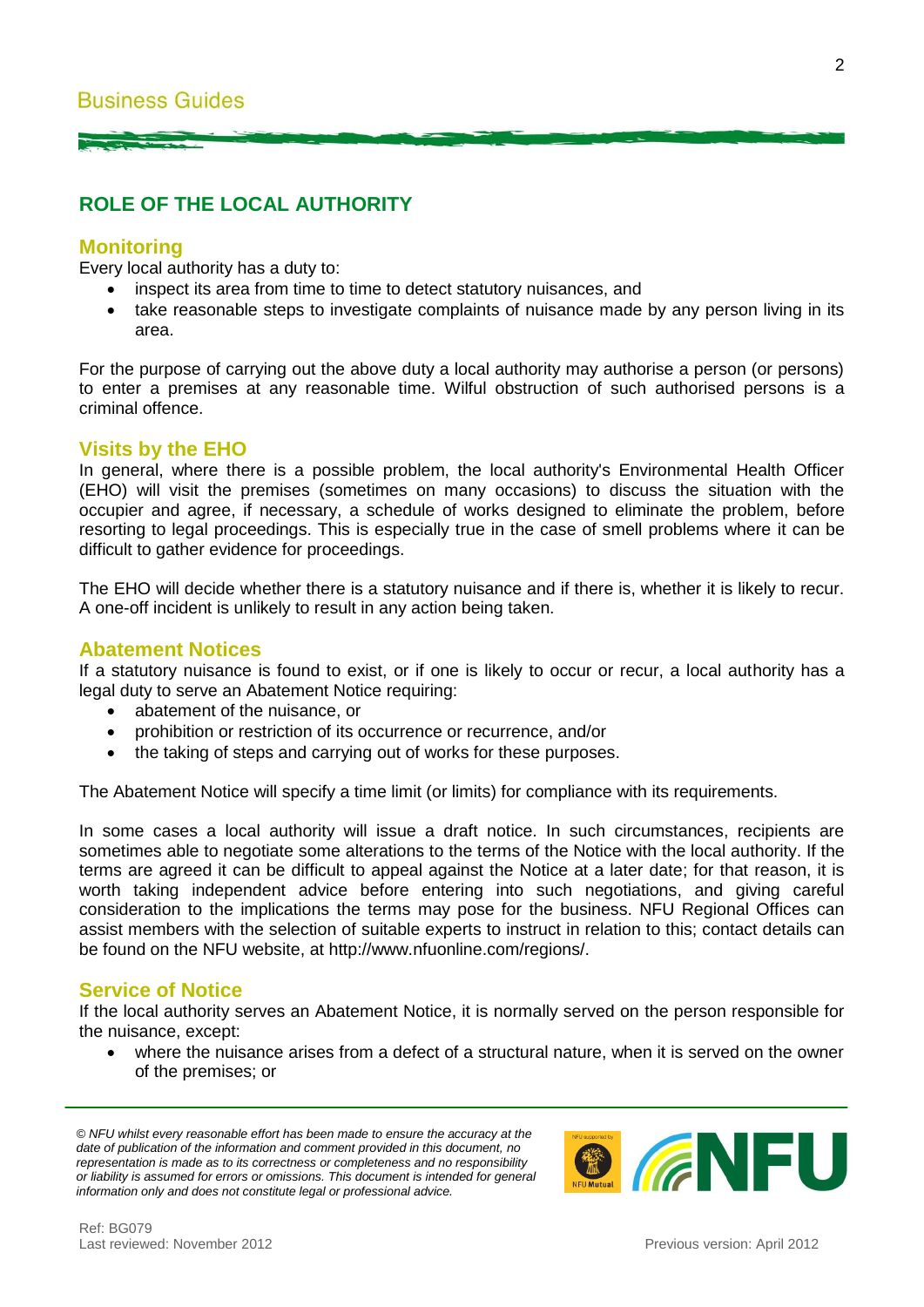where the person responsible for the nuisance cannot be found, or the nuisance has not occurred (i.e. it is merely anticipated), when it is served on the owner or occupier of the premises.

#### **WHAT TO DO IF YOU ARE SERVED WITH A NOTICE**

#### **Appeal Procedure**

Never ignore an Abatement Notice served on you. Any appeal must be lodged at the Magistrates' Court within 21 days of the service of the Notice. If you do not lodge an appeal within this limit, you will lose the opportunity to do so and the requirements of the Notice will become binding on you. It is important therefore to seek legal advice as soon as reasonably possible after service of an Abatement Notice.

If an appeal is lodged experience has shown that some local authorities may try to compromise rather than get involved in expensive Magistrates' Court proceedings. It is advisable to take independent advice regarding the negotiation of terms with the Local Authority as any resulting agreement will be binding. Any compromise must be sanctioned by a Court Consent Order otherwise the Abatement Notice will remain technically in force.

Most Abatement Notice conditions will be suspended until the outcome of the Magistrates' Hearing. However, if the nuisance:

- is actually injurious to health, or
- is of limited duration, or
- the costs of remedial works are not disproportionate to the public benefit to be gained

the Notice may include a statement that immediate remedial measures will be required before the appeal is heard, and which of the above reasons for this apply.

#### **Grounds for Appealing Against an Abatement Notice**

The grounds on which an appeal may be based include the following:

- the Notice is not justified (i.e. no/insufficient nuisance is being caused);
- a technical defect or error in the preparation of the Notice;
- the authority has unreasonably refused to accept compliance with alternative requirements, or the requirements of the Abatement Notice are unreasonable in character or extent, or are unnecessary;
- the time limit (or limits) for compliance with any of the requirements of the Notice is insufficient for the purpose;
- where applicable, the best practicable means were used to prevent, or to counteract the effects of the nuisance (see below);
	- the Notice has been served on the wrong person and should instead be served on:
		- the person directly responsible for the nuisance, or
		- $-$  in the case of a nuisance arising from any defect of a structural character, the owner of the premises, or
		- $-$  in the case where the person responsible for the nuisance cannot be found or the nuisance has not yet occurred, the owner or occupier of the premises;

*<sup>©</sup> NFU whilst every reasonable effort has been made to ensure the accuracy at the date of publication of the information and comment provided in this document, no representation is made as to its correctness or completeness and no responsibility or liability is assumed for errors or omissions. This document is intended for general information only and does not constitute legal or professional advice.*

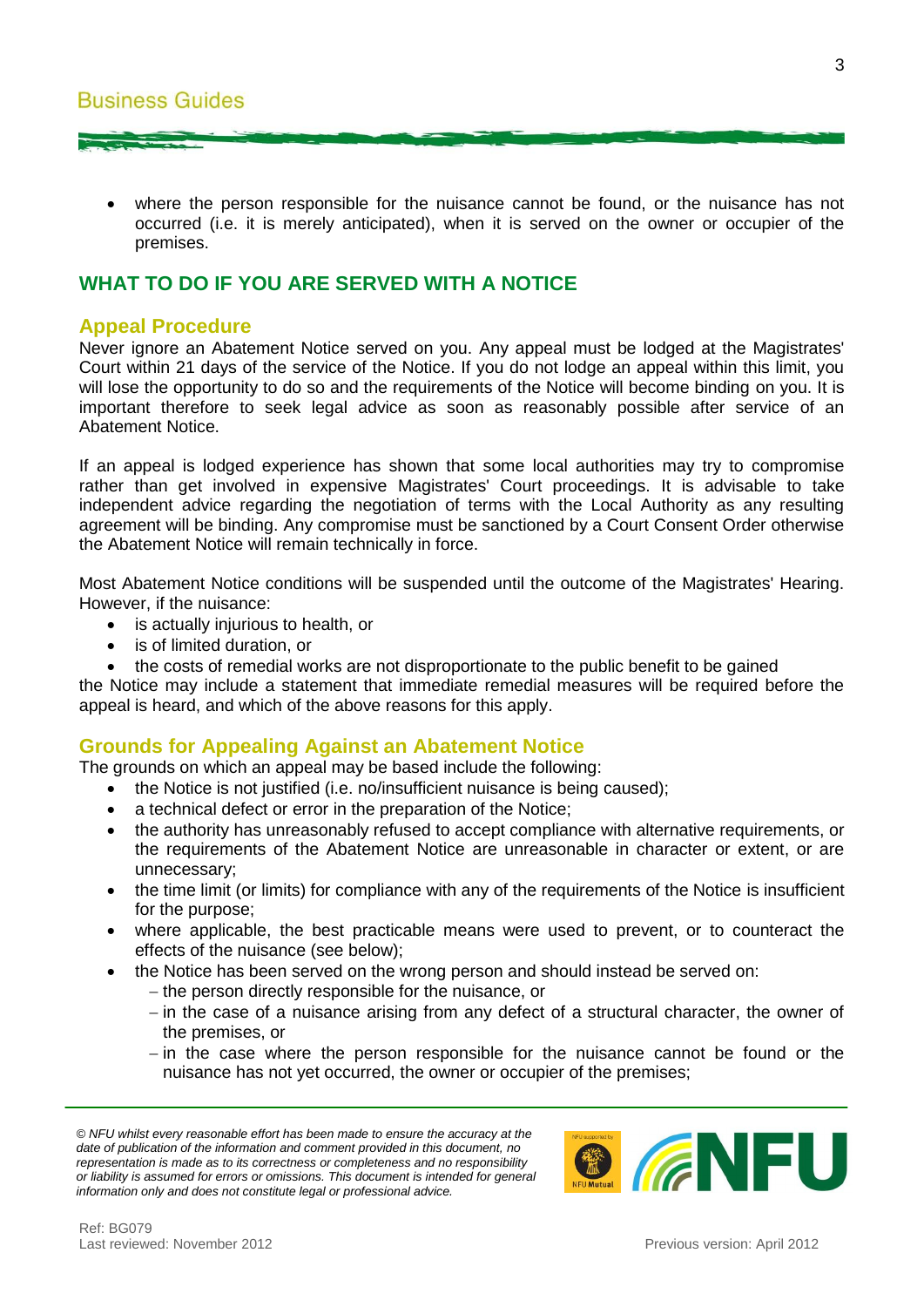- the Notice might lawfully have been served on some other person instead of or in addition to the appellant and it would have been just and reasonable for it to have been so served.
- In the case of noise, that the requirements of the Notice are more onerous than the requirements of other notices/consents/legislation in force (e.g. provisions for noise on construction sites under the Control of Pollution Act 1974).

Any one (or more) of the prescribed grounds may be used as the basis for an appeal if they apply to the particular case being considered, although some of the grounds are specific to a type of nuisance. Appeals that are not based on a valid ground for appealing are unlikely to succeed, so it is important to ensure that appropriate grounds for appealing are selected.

It is important to seek legal advice as soon as possible after service of the Notice in order to ascertain whether any of the above or other prescribed grounds may apply.

#### **THE APPEAL**

On the hearing of the appeal the Court may:

- quash the Abatement Notice to which the appeal relates; or
- vary the Abatement Notice in favour of the appellant in such manner as it thinks fit; or
- dismiss the appeal.

The Court will also decide which party should pay the costs of the Appeal.

#### **WHAT TO DO IF YOU DECIDE NOT TO APPEAL**

If you decide not to pursue an appeal, you should then comply with the Abatement Notice as soon as possible and in any case within the time limit(s) contained in it.

#### **FAILURE TO COMPLY WITH AN ABATEMENT NOTICE**

Non-compliance with an Abatement Notice without reasonable excuse is a criminal offence, with a possible fine of up to £20,000 in the Magistrates' Court. A local authority may also bring civil proceedings in the High Court, when it considers that the remedies available in the Magistrates Court are inadequate (e.g. to obtain an injunction to prevent the nuisance continuing). Local residents who are affected by the nuisance could also bring civil proceedings to obtain an injunction to prevent the nuisance continuing and/or to recover damages (see below).

If you are convicted of an offence you may be liable to pay for the prosecution costs and the Notice will remain in force. The Local Authority may also abate the nuisance (i.e. take steps itself to prevent the nuisance recurring) and recover the expenses they incur in doing so from you. Such expenses may carry interest and may be a charge on the premises.

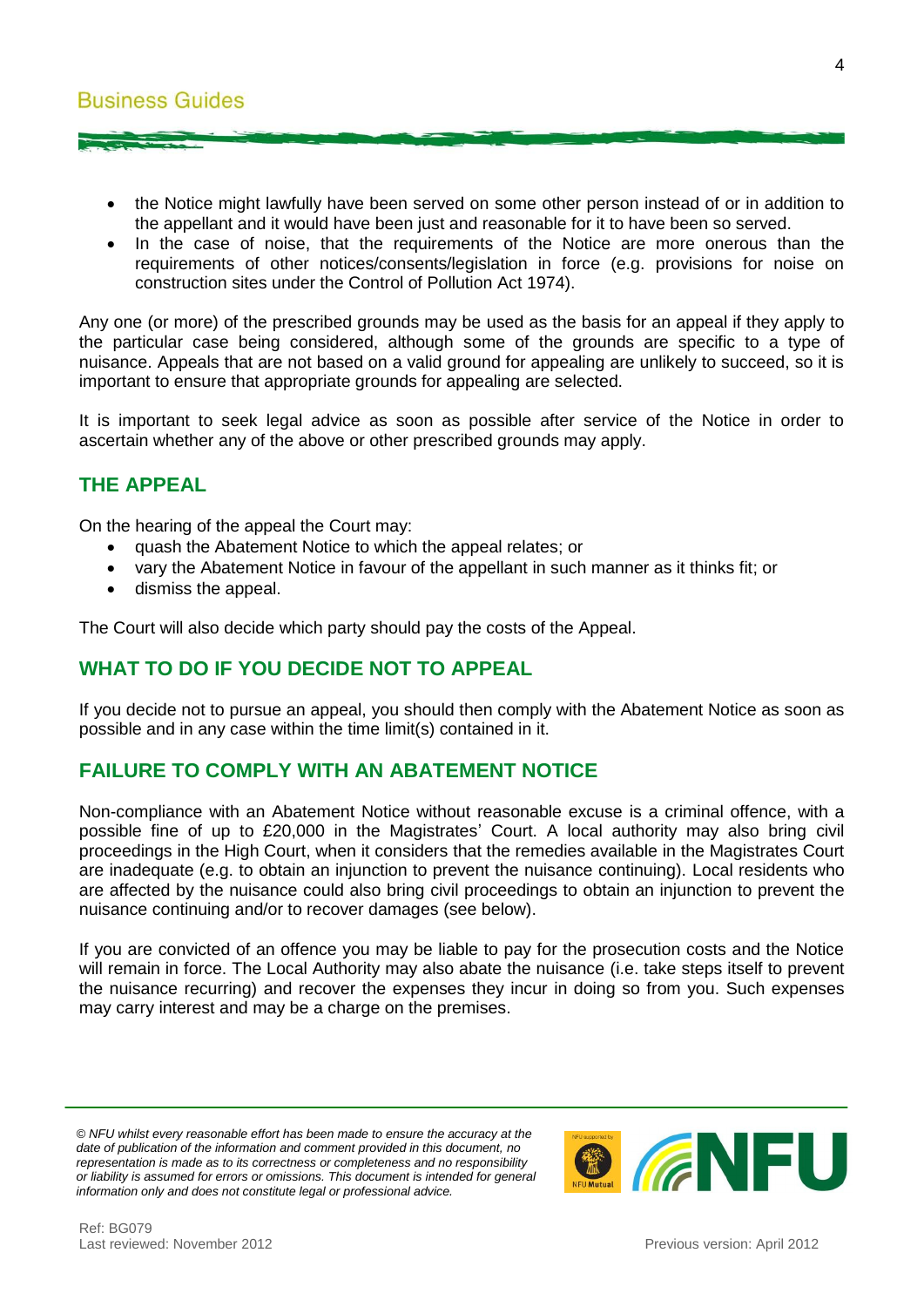#### **THE DEFENCE OF BEST PRACTICABLE MEANS**

In some proceedings it is a ground for appeal and a defence to prove that the "best practicable means" have been used to prevent or counteract the effects of the nuisance. This applies when the nuisance arises on industrial, trade or business premises (e.g. farming premises) except where the nuisance is the result of smoke (unless it is emitted from a chimney), fumes or gas emissions or falls within the final catch-all category. If the defence is proven then the defendant cannot be convicted of failing to comply with an Abatement Notice.

"Best practicable" is defined as reasonably practicable having regard (among other things) to local conditions and circumstances, the current state of technical knowledge and the financial implications of implementing the measures.

"Means" includes the design, installation, maintenance and manner and periods of operation of plant and machinery, and the design, construction and maintenance of buildings and structures to be employed to rectify the problem.

As with an appeal, bringing a case before the Magistrates' Court can be stressful and expensive and this can encourage a negotiated settlement. As always, it is important to consider the implications of anything that is agreed, as the agreement will become binding. In most cases it is likely to be beneficial to seek independent advice and assistance when negotiating terms with the local authority.

#### **Satisfying the Best Practicable Means Test**

In order to rely on this defence, an individual is likely to be required to demonstrate that they are:

- following any relevant codes of conduct relating to the activity alleged to give rise to the nuisance. Practices not covered by the Code may also be considered as good agricultural practice, but expert evidence may be required to support the assertion that these practices are good agricultural practice;
- carrying out such treatment or remedial measures as are economically feasible to your particular type of business to eliminate or reduce the nuisance.

#### **THE RIGHTS OF INDIVIDUALS TO BRING PROCEEDINGS FOR STATUTORY NUISANCE**

In addition to local authorities, any person may make a complaint to a Magistrates' Court on the ground that he/she is aggrieved by the existence of a statutory nuisance. Complaints from individuals should, therefore, be treated with care. If you receive a complaint from an individual (e.g. a neighbour) it may be worth seeking independent professional advice before responding, as any correspondence may be produced later in the event that a claim is brought. Individuals may also wish to claim compensation for any harm caused by the nuisance through a civil claim. That said, maintaining a good relationship with neighbours can sometimes reduce the chances of problems arising.